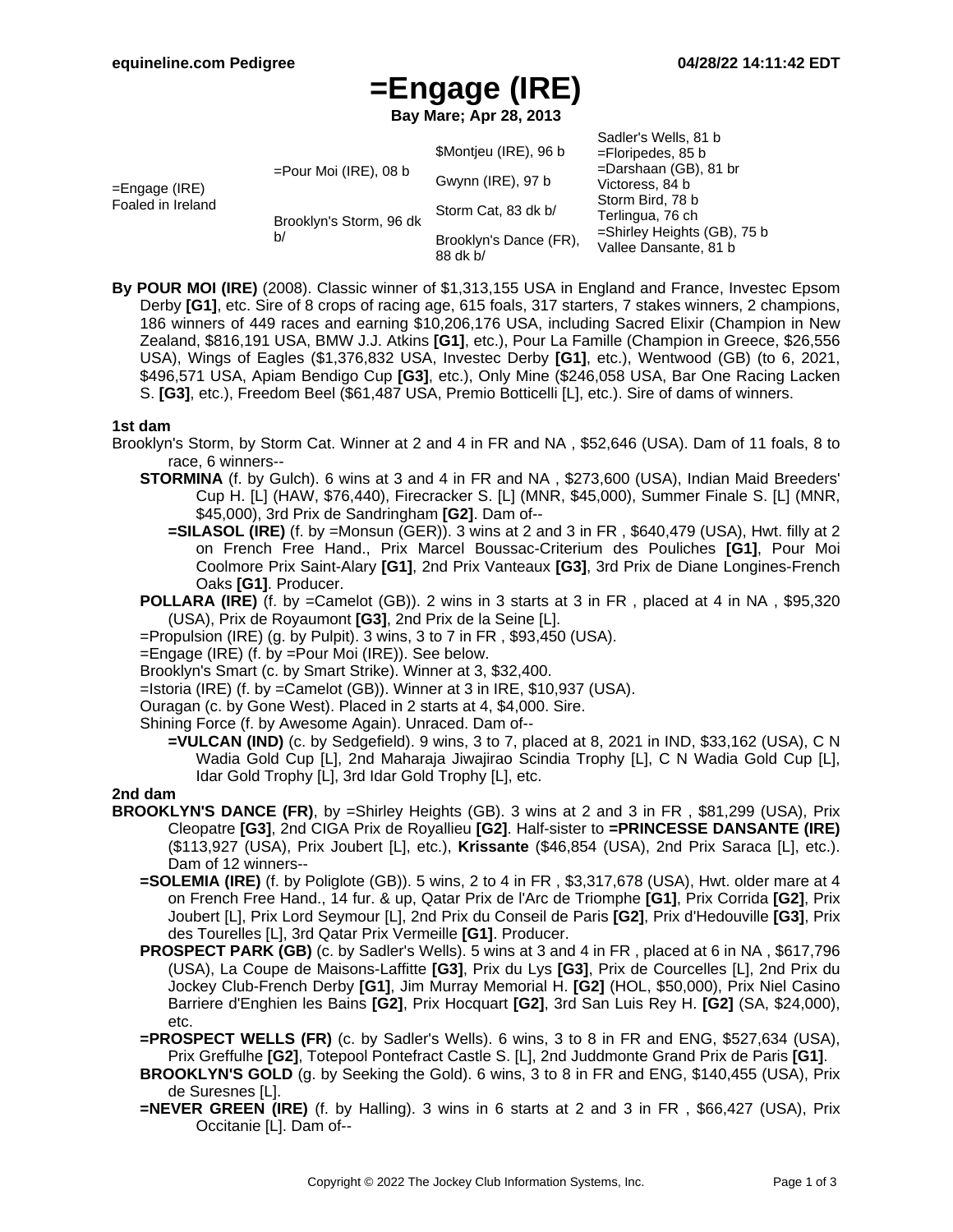### **=Engage (IRE)**

**Bay Mare; Apr 28, 2013**

- **=GALIPAD (GB)** (c. by \$Galileo (IRE)). 2 wins at 3 in FR , \$77,053 (USA), La Coupe des Trois Ans [L], 3rd Prix Michel Houyvet [L].
- **=Ecolo (FR)** (c. by =Invincible Spirit (IRE)). 3 wins, 2 to 4, placed at 5, 2021 in FR , \$112,208 (USA), 3rd Prix la Rochette **[G3]**.
- =Mathematicienne (IRE) (f. by \$Galileo (IRE)). Winner at 3 in FR , \$17,490 (USA). Dam of--
	- **=MATEMATICA (GER)** (f. by Rock of Gibraltar (IRE)). 2 wins at 3 in FR , \$199,052 (USA), Prix Matchem [L], 2nd Qatar Prix Marcel Boussac - Criterium des Pouliches **[G1]**.
	- **=SOUSTRACTION (IRE)** (f. by =Lope de Vega (IRE)). Winner at 2 in FR, \$106,685 (USA), Prix d'Aumale **[G3]**, 2nd Prix Vanteaux **[G3]**, 3rd Gurkha Coolmore Prix Saint Alary **[G1]**.
	- **=EUCLIDIA (FR)** (f. by =Maxios (GB)). 2 wins at 3 in FR , \$51,869 (USA), Prix Panacee Fonds Europeen de l'Elevage [L], 3rd Derby du Languedoc [L].
	- **Guerriere (IRE)** (f. by =Invincible Spirit (IRE)). Winner at 3 and 4 in FR and NA , \$119,054 (USA), 2nd Prix Ceres [L], 3rd Prix de Saint-Cyr [L].
- **GOLD DODGER** (f. by Slew o' Gold). Winner at 3 and 4 in FR , \$45,893 (USA), Prix de la Pepiniere [L], 3rd Prix Joubert [L]. Dam of--
	- **=CHINTZ (IRE)** (f. by =Danehill Dancer (IRE)). 2 wins at 2 in IRE, \$149,166 (USA), C. L. Weld Park S. **[G3]**, 2nd Silver Flash S. **[G3]**, Balanchine Saoire S. [L]. Dam of--
		- **THE GURKHA (IRE)** (c. by \$Galileo (IRE)). 3 wins in 6 starts at 3 in ENG, IRE and FR , \$1,372,915 (USA), Hwt. at 3 on European Free Hand., 7 - 9 1/2 fur., Hwt. at 3 on English Free Hand., 7 - 9 1/2 fur., Hwt. at 3 on Irish Free Hand., 7 - 9 1/2 fur., Qatar Sussex S. **[G1]**, Poule d'Essai des Poulains **[G1]**, 2nd Coral-Eclipse S. **[G1]**, St. James's Palace S. **[G1]**. Sire.
		- **Queen Nefertiti (IRE)** (f. by \$Galileo (IRE)). Winner at 2 in IRE, \$22,357 (USA), 3rd Irish Stallion Farms E.B.F. Brownstown S. **[G3]**. Producer.
		- **=Woodland Garden (IRE)** (f. by \$Galileo (IRE)). Winner at 3, 2021 in IRE, \$20,314 (USA), 2nd Ardilaun Hotel Oyster S. [L].
	- =Fleece (GB) (f. by \$Daylami (IRE)). Winner at 5 and 6 in NZ , placed in 2 starts at 3 in ENG, \$19,930 (USA). Dam of--
		- **=SAVILE ROW (NZ)** (c. by =Makfi (GB)). 3 wins, 2 to 4 in NZ, \$202,794 (USA), Hallmark Stud H. [L], 2nd Sothys 44th New Zealand 2000 Guineas **[G1]**, Herbie Dyke S. **[G1]**, Randwick Meats Levin Classic **[G1]**, 3rd Barneswood Farm S. [L]. Sire.
		- **=NEEDLE AND THREAD (AUS)** (f. by =Makfi (GB)). 2 wins at 3 in NZ , \$61,694 (USA), Valachi Downs Royal S. **[G2]**, 2nd Mckee Family Sunline Vase **[G3]**, 3rd David & Karyn Ellis Fillies Classic **[G2]**.
		- =Charmeuse (NZ) (f. by =O'Reilly (NZ)). Unraced in New Zealand. Dam of--
			- **=Arrogant (NZ)** (c. by =Ocean Park (NZ)). Winner at 3, placed at 3 in NZ, placed, 3 to 6, 2021 in AUS and HK , \$226,769 (USA), 2nd Sky Racing Rosehill Guineas **[G1]**, Warren Storm Lifebrokers Waikato Guineas **[G2]**.
	- =Artful (IRE) (f. by Green Desert). Winner at 3 in FR , \$10,406 (USA). Dam of--
		- **=BUCKHURST (IRE)** (g. by =Australia (GB)). 4 wins at 3 and 4 in IRE, \$323,614 (USA), Dubai Duty Free Full Of Surprises International S. **[G3]**, Royal Whip S. **[G3]**, Dubai Duty Free Jumeirah Creekside Hotel Alleged S. **[G3]**, 2nd Paddy Power Betting Shop Kilternan S. **[G3]**, Kerrygold Gallinule S. **[G3]**, etc.
			- **=DUPLICITY (GB)** (g. by =Cadeaux Genereux (GB)). Winner at 2 in ENG, \$40,980 (USA), Compton Beauchamp Estates Ltd. Rose Bowl S. [L].
- **=Out of Control (IRE)** (c. by Gulch). Winner at 3 in FR , \$40,141 (USA), 3rd Prix des Nuits de Fourviere-Coupe des Trois Ans [L].
- Brooklyn's Storm (f. by Storm Cat). See above.

West Brooklyn (f. by Gone West). Winner at 2 and 3 in FR , \$29,686 (USA). Dam of--

- **=Campanillas (IRE)** (f. by \$Montjeu (IRE)). Winner at 3 in FR , \$96,721 (USA), 2nd Abu Dhabi Prix de Malleret **[G2]**, 3rd Prix de Royaumont **[G3]**. Producer.
- **Cote Quest** (f. by Green Desert). Winner at 3 in FR , placed at 4 in ENG, \$50,499 (USA), 3rd Prix Isola Bella [L], E.B.F. Hoppings S. [L]. Producer.
- =Brooklyn Gleam (FR) (f. by Caerleon). Winner at 3 in FR , \$17,049 (USA). Dam of--
	- **=Kakofonic (GB)** (c. by Zafonic). 6 wins, 2 to 6 in FR , \$222,956 (USA), 3rd Prix La Rochette **[G3]**, Prix du Haras de la Huderie [L].
- =Le Reveur (GB) (g. by Machiavellian). 4 wins, 2 to 8 in FR and IRE, placed at 9 in ENG, \$65,105